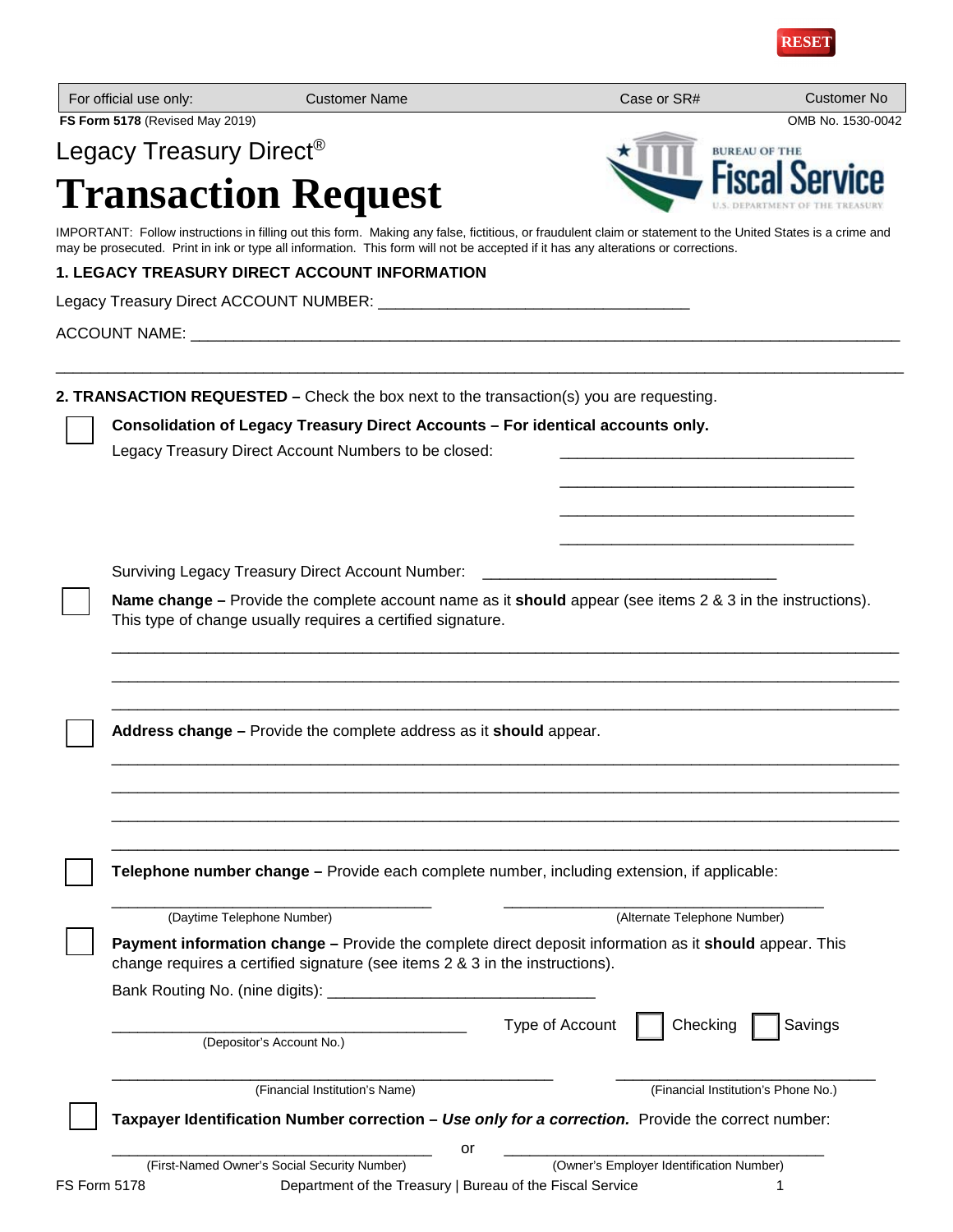# **3. SIGNATURES AND CERTIFICATION**

Under penalties of perjury, I/we certify that the information provided on this form is true, correct, and complete. I certify that I have the authority to authorize financial transactions using the bank information described on this form. I agree to indemnify and hold the United States harmless in the event of any loss that results from this request.

**For Taxpayer Identification Number corrections**, I certify under penalty of perjury that:

1.The Taxpayer Identification Number shown on this form is my correct Taxpayer Identification Number, **and**

- 2. I am not subject to backup withholding because **(a)** I am exempt from backup withholding, or **(b)** I have not been notified by the Internal Revenue Service (IRS) that I am subject to backup withholding as a result of a failure to report all interest or dividends, or **(c)** I have been notified by the Internal Revenue Service that I am no longer subject to backup withholding, **and**
- 3. I am a U.S. person (including a U.S. resident alien).

You must cross out Item **2** above if you have been notified by the IRS that you are currently subject to backup withholding because you have failed to report all interest and dividends on your tax return.

*The IRS does not require your consent to any provision of this document other than the certifications required to avoid backup withholding.*

#### *Sign in ink in the presence of a certifying officer and provide the requested information. If there are two owners joined by the word "and," both may have to sign (see the instructions).*

|      |              |                                                                                                                                                                                                                                | (Signature)                |                            |
|------|--------------|--------------------------------------------------------------------------------------------------------------------------------------------------------------------------------------------------------------------------------|----------------------------|----------------------------|
|      | (Print Name) |                                                                                                                                                                                                                                |                            | (Social Security Number)   |
|      |              |                                                                                                                                                                                                                                | (Daytime Telephone Number) |                            |
|      | (City)       | (State)                                                                                                                                                                                                                        | (ZIP Code)                 | (E-mail Address)           |
| Sign |              | Here: The contract of the contract of the contract of the contract of the contract of the contract of the contract of the contract of the contract of the contract of the contract of the contract of the contract of the cont |                            |                            |
|      |              |                                                                                                                                                                                                                                | (Signature)                |                            |
|      | (Print Name) |                                                                                                                                                                                                                                |                            | (Social Security Number)   |
|      |              | (Number and Street or Rural Route)                                                                                                                                                                                             |                            | (Daytime Telephone Number) |
|      | (City)       | (State)                                                                                                                                                                                                                        | (ZIP Code)                 | (E-mail Address)           |

**Instructions to Certifying Officer**: **1**. Name(s) of the person(s) who appeared and date of appearance **MUST** be completed. **2**. If a Medallion stamp is used, an original signature is required. **3**. Person(s) must sign in your presence.

| I CERTIFY that the control of the control of the control of the control of the control of the control of the c |                                                                                                 |  | s whose identity (ies)                    |        |
|----------------------------------------------------------------------------------------------------------------|-------------------------------------------------------------------------------------------------|--|-------------------------------------------|--------|
| (Names of Persons Who Appeared)                                                                                |                                                                                                 |  |                                           |        |
| is/are known or proven to me, personally appeared before me this ________________ day of _____________________ |                                                                                                 |  |                                           |        |
|                                                                                                                |                                                                                                 |  | (Month)                                   | (Year) |
| at                                                                                                             | and signed this form.                                                                           |  |                                           |        |
| (City, State)                                                                                                  |                                                                                                 |  |                                           |        |
|                                                                                                                | (OFFICIAL STAMP<br>OR SEAL)                                                                     |  |                                           |        |
| (Signature and Title of Certifying Officer)                                                                    |                                                                                                 |  |                                           |        |
| (Name of Financial Institution)                                                                                |                                                                                                 |  | ACCEPTABLE CERTIFICATIONS:                |        |
| (Address)                                                                                                      | Financial Institution's Official Seal or Stamp<br>(such as Corporate Seal, Signature Guaranteed |  |                                           |        |
|                                                                                                                |                                                                                                 |  | Stamp, or Medallion Stamp). Brokers must  |        |
| (City, State, ZIP code)                                                                                        | use a Medallion Stamp.                                                                          |  |                                           |        |
|                                                                                                                |                                                                                                 |  | (Notary certification is NOT acceptable.) |        |
| (Telephone)                                                                                                    |                                                                                                 |  |                                           |        |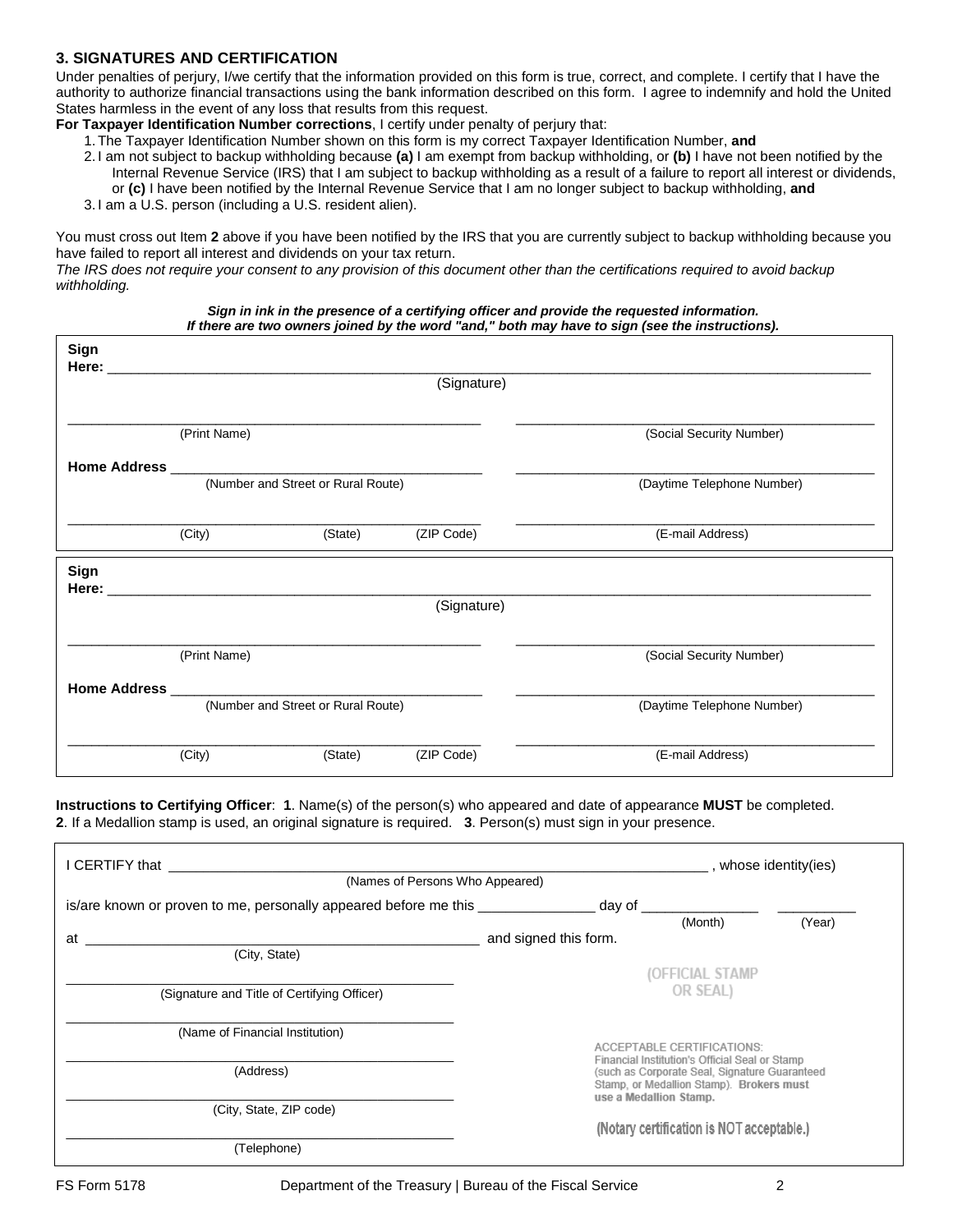| I CERTIFY that <b>Example 2</b>                                                  |                                                                                                                                                                                                                                                                                 |        | ____, whose identity(ies) |        |  |  |
|----------------------------------------------------------------------------------|---------------------------------------------------------------------------------------------------------------------------------------------------------------------------------------------------------------------------------------------------------------------------------|--------|---------------------------|--------|--|--|
| (Names of Persons Who Appeared)                                                  |                                                                                                                                                                                                                                                                                 |        |                           |        |  |  |
| is/are known or proven to me, personally appeared before me this _______________ |                                                                                                                                                                                                                                                                                 | day of |                           |        |  |  |
|                                                                                  |                                                                                                                                                                                                                                                                                 |        | (Month)                   | (Year) |  |  |
| at                                                                               | and signed this form.                                                                                                                                                                                                                                                           |        |                           |        |  |  |
| (City, State)                                                                    |                                                                                                                                                                                                                                                                                 |        |                           |        |  |  |
| (Signature and Title of Certifying Officer)                                      | (OFFICIAL STAMP<br>OR SEAL)<br>ACCEPTABLE CERTIFICATIONS:<br>Financial Institution's Official Seal or Stamp<br>(such as Corporate Seal, Signature Guaranteed<br>Stamp, or Medallion Stamp). Brokers must<br>use a Medallion Stamp.<br>(Notary certification is NOT acceptable.) |        |                           |        |  |  |
| (Name of Financial Institution)                                                  |                                                                                                                                                                                                                                                                                 |        |                           |        |  |  |
| (Address)<br>(City, State, ZIP code)                                             |                                                                                                                                                                                                                                                                                 |        |                           |        |  |  |
| (Telephone)                                                                      |                                                                                                                                                                                                                                                                                 |        |                           |        |  |  |

# **INSTRUCTIONS**

# **IMPORTANT NOTICES**

- This form can't be used to transfer securities.
- Only original signatures will be accepted (stamped signatures are not acceptable).
- If any person signing this form is acting in a fiduciary capacity, failure to provide legal evidence may delay processing.
- This form **must** be signed in all cases.
- This form will not be accepted with alterations or corrections.

### **COMPLETION OF FORM**

#### **Item 1. LEGACY TREASURY DIRECT ACCOUNT INFORMATION**

Provide your Legacy Treasury Direct Account Number. Your Legacy Treasury Direct Account Number is shown on your *Statement of Account*, immediately above the Account Holdings section. Provide the name(s) under which the account is registered; this is shown in the address block of your *Statement of Account*.

#### **Item 2. TRANSACTION REQUESTED –** Check the box next to all transactions you are requesting.

- **CONSOLIDATION OF LEGACY TREASURY DIRECT ACCOUNTS –** Mark this box to consolidate two or more of your Legacy Treasury Direct accounts. All Legacy Treasury Direct accounts to be consolidated must be identical; the accounts must have the same name, address, Taxpayer Identification Number, and payment information. Provide the number(s) of the account(s) from which securities are to be moved on the lines beside "Legacy Treasury Direct Account Number(s) to be closed:", and provide the number of the account into which the securities are to be deposited on the line beside "Surviving Legacy Treasury Direct Account No."
- **NAME CHANGE –** Mark this box to change the name that currently appears on your account. Provide the complete account name as it should appear.
	- **You may NOT use this form to remove the first-named owner from your account.**
	- You may use this form to add or remove the name of a second-named owner or beneficiary; a certified signature is required for this type of change.
	- **You may use this form to change your registration to or from a trust IF the Taxpayer Identification Number is NOT changing.** If you are changing the registration to a trust, provide the name of the grantor, name(s) of the trustee(s), and date on which the trust was created. If you want to change your registration to a trust and a different Taxpayer Identification Number will be used, open an account in TreasuryDirect and transfer the securities to the TreasuryDirect account with a *Security Transfer Request* (FS Form 5179). (For FS Form 5179, go to www.treasurydirect.gov.)
	- Minor name corrections, such as misspellings, adding or deleting a middle name or initial, or substituting a common nickname require your signature, but the signature doesn't have to be certified.
	- Name changes due to marriage must be signed "(current name) changed by marriage from (former name)" and, unless you submit a copy of your marriage certificate, your signature must be certified. For name changes not due to marriage, you must submit a certified copy of the legal document showing the name change. If supporting evidence is submitted, your signature to the form does not have to be certified.
- **ADDRESS CHANGE –** Mark this box to change the address that currently appears on your account. Provide the complete address as it should appear.
- **TELEPHONE NUMBER CHANGE –** Mark this box to change the telephone number or numbers that currently appear on your account. Provide the correct number or numbers, including area codes and, if appropriate, your extension.
- **PAYMENT INFORMATION CHANGE –** Mark this box to change the direct deposit information that currently appears on your account. Provide the complete direct deposit information as it should appear. If both the Legacy Treasury Direct account and the receiving financial institution account are in the names of individuals, then at least one of the individuals named on the Legacy Treasury Direct account must be named on the deposit account. A certified signature is required for any payment information change.